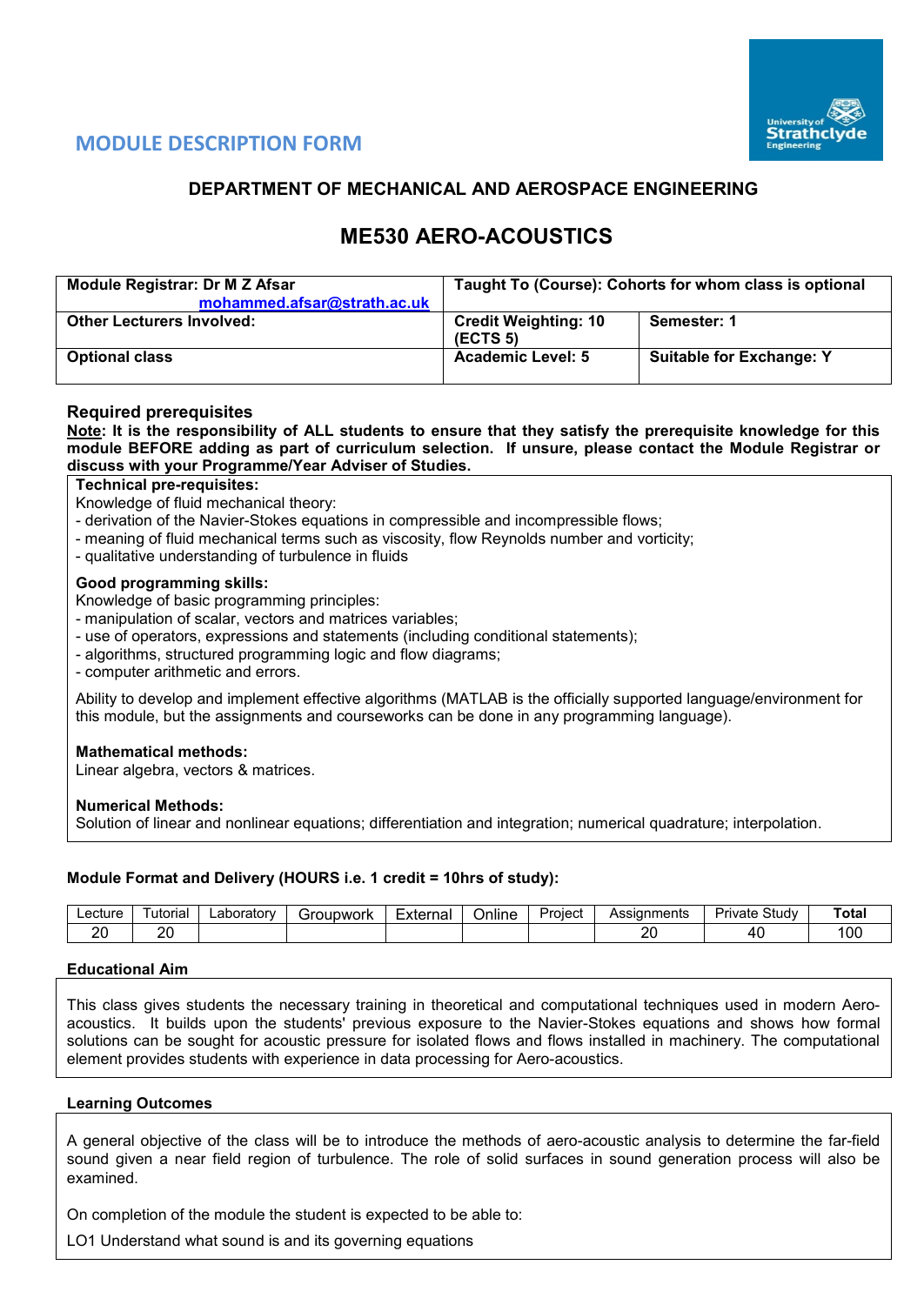LO2 Analyse the three-dimensional wave equation to determine the basic mathematical properties of sound in a stationary and moving medium

LO3 Apply aero-acoustic and diffraction theory to determine the acoustic spectrum formula for free/installed flow problems and use the resulting formulae to carry out basic analytical acoustic calculations

LO4 To be able to use basic data processing techniques in computational aero-acoustics to determine the far-field sound: both numerical methods and Fourier analysis of sound spectrum

#### **Syllabus**

Acoustics of moving media: the wave equation; elementary sound source distributions; moving sources; ray theory; sound waves at interfaces; sound created by moving/vibrating wall; waves in a duct.

Aerodynamic sound: Lighthill's acoustic analogy; Lilley analogy; Powell/Howe analogy; Goldstein's generalized analogy. Lighthill's dimensional scalings; effect of source motion.

Effect of solid boundaries: Reciprocity and Kirchhoff's theorem; the Ffowcs-Williams Hawking's equation; generalized acoustic analogy with solid surface effects.

Scattering and distortion of sound: Rapid-distortion theory; trailing edge noise and the vorticity interaction problem. Brief look into non-linear acoustics

Computational aeroacoustics: Order of accuracy of numerical scheme, characteristic form of Navier-Stokes equations, nonreflective boundary conditions.

Fourier analysis: Understanding Fourier analysis, discrete data and Fast Fourier Transform, Correlation and autocorrelation functions, calculation of Power Spectral Density

Acoustic analogy: define source regions to apply acoustic analogies, implementation of relevant terms from FWH analogy for representative simulation data, implementation of relevant terms in FWH/Lighthill's analogy for a representative analytical source.

#### **Assessment of Learning Outcomes**

LO1 Understand what sound is and its governing equations

C1 Students should demonstrate ability to work out basic solutions to the three-dimensional wave equation to analyse the classical acoustics problem of sound generated in moving media

LO2 Analyse the three-dimensional wave equation to determine the basic mathematical properties of sound in a stationary and moving medium

C1 Students will comprehend the role of mean flow shear in the wave propagation as the distinguishing feature of various acoustic analogy approaches and be able to determine the basic solution in each case using a Green's function

LO3 Apply aero-acoustic and diffraction theory to determine the acoustic spectrum formula for free/installed flow problems and use the resulting formulae to carry out basic analytical acoustic calculations

C1 Students will have a thorough appreciation of the role of solid surfaces in creating an efficient sound source and various techniques to determine the sound in free and installed jet flows

LO4 To be able to use basic data processing techniques in computational aero-acoustics to determine the far-field sound: both numerical methods and Fourier analysis of sound spectrum

C1 Students will gain a basic understanding in the various methods used in computational aero-acoustics to determine the sound radiated in complex problems involving solid boundaries that require solution of Ffowcs-Williams Hawkings equation

The standards set for each criterion per Module Learning Outcome to achieve a pass grade are indicated on the assessment sheet for all assessment.

#### **Principles of Assessment and Feedback**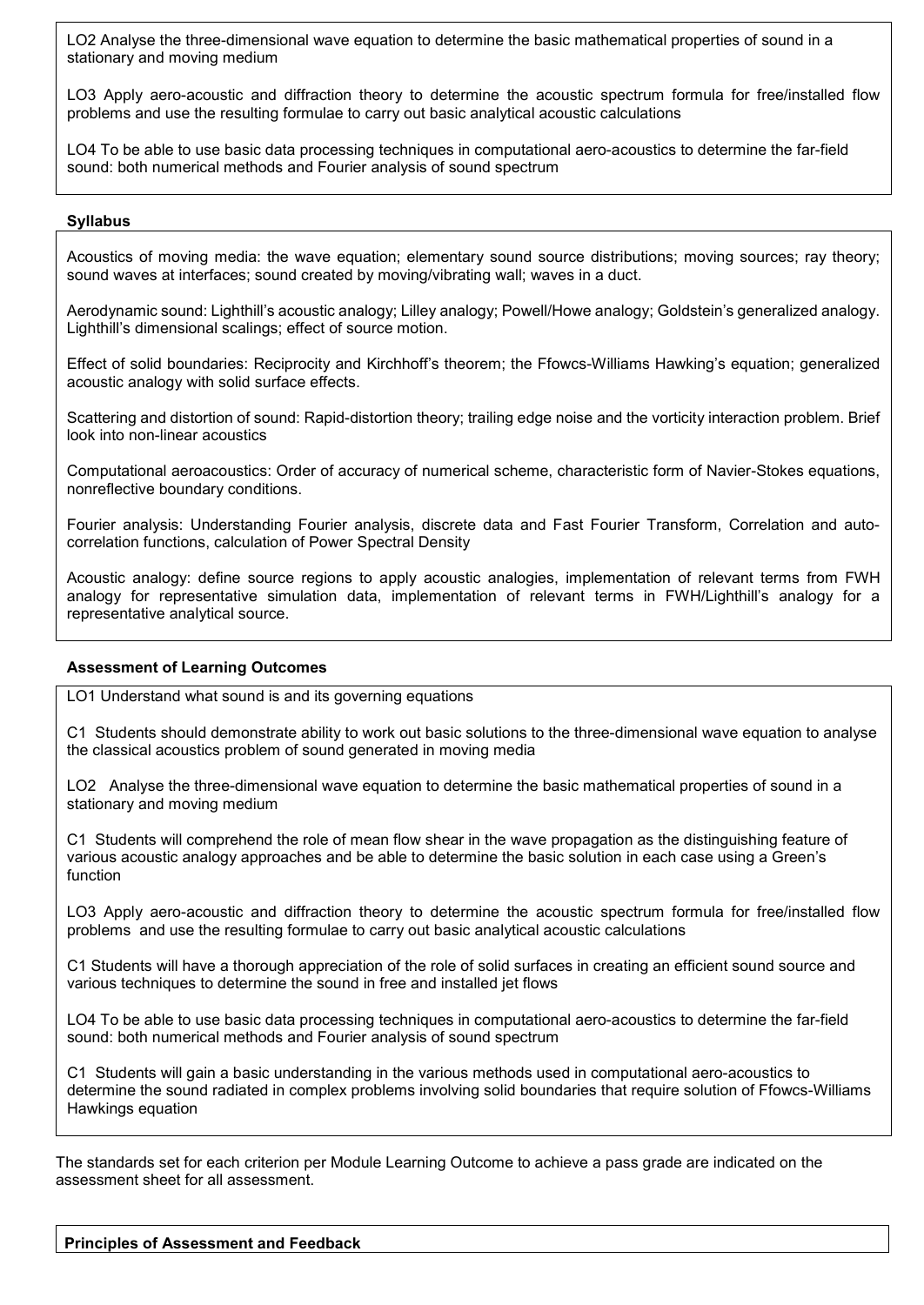*(within Assessment and Feedback Policy at[: https://www.strath.ac.uk/professionalservices/staff/policies/academic/](https://www.strath.ac.uk/professionalservices/staff/policies/academic/) )*

Students are encouraged to collaborate in the calculations and models provided in the tutorial exercise and demonstration calculations provided during the course.

Informal feedback will be provided at regular tutorial sessions primarily through verbal discussion with individuals or groups on tutorial exercises attempted in advance by students.

Guidance to the solution of certain tutorial questions will be discussed in lectures/tutorial sessions.

Formal, summative feedback will be provided by the return of examination marks to students after assessment (note: exam scripts will not be returned to students and no collective discussion of exam performance will be facilitated). Individual feedback on the exam may be arranged if appropriate.

Immediate feedback will be provided following the on-line assessment.

#### **Assessment Method(s) Including Percentage Breakdown and Duration of Exams** *(individual weightings)*

|                |               | <b>Examination</b> |           |        | Coursework      |        | <b>Practical</b> | <b>Project</b> |           |  |
|----------------|---------------|--------------------|-----------|--------|-----------------|--------|------------------|----------------|-----------|--|
| <b>Number</b>  | Month(s)      | Duration           | Weiahtina | Number | Weiahtina       | Number | Weiahtina        | Number         | Weighting |  |
|                | Dec           | 2 hrs              | 70%       |        | 30%             |        |                  |                |           |  |
|                |               |                    |           |        | $(20\% + 10\%)$ |        |                  |                |           |  |
| $*$ I $\cap$ 1 | LO2. LO3. LO4 |                    |           |        | LO3. LO4        |        |                  |                |           |  |

*\* L/Os: Indicate which Learning Outcomes (L01, L02, etc) are to be assessed by exam/coursework/practical/project as required.*

#### **Coursework / Submission deadlines (***academic weeks***):**

A computational coursework requiring submission of report will be given in week 7 counting as 20% of the final mark. An assessed example paper will be given in week 9 counting as 10% of the final mark.

The coursework will involve determination of the sound radiated in a flow/surface interaction problem by modifying an existing Ffowcs-Williams Hawkings code. The results will then be interpreted using theoretical and computational aeroacoustic principles taught during lectures.

#### **Resit Assessment Procedures:**

2hr examination in August diet.

#### **PLEASE NOTE:**

**Students must gain a summative mark of 50% to pass the module. Students who fail the module at the first attempt will be re-assessed during the August diet. This re-assessment will consist entirely of examination. No marks from any previous attempts will be transferred to a new resit attempt.**

#### **Recommended Reading**

| <b>***Purchase recommended</b>                                                                        | **Highly recommended reading *For reference                           |  |
|-------------------------------------------------------------------------------------------------------|-----------------------------------------------------------------------|--|
| *** Physical Acoustics --- Allan Pierce<br>** Acoustics of Fluid-Structure Interaction – Michael Howe | ** Computational Aeroacoustics: A Wave Number Approach – C. K. W. Tam |  |

#### **Additional Student Feedback**

*(Please specify details of when additional feedback will be provided)*

| Date            | ime                             | Room<br>No.                          |
|-----------------|---------------------------------|--------------------------------------|
| Each<br>hursdav | $-4:00pm$<br>3:00 <sub>pm</sub> | Check timetable webpages for details |

Session: : 2021/22

#### **Approved:**

| <b>Course Director Signature: E Henderson</b> |  |
|-----------------------------------------------|--|
| Date of Last Modifications: 08/09/2021        |  |